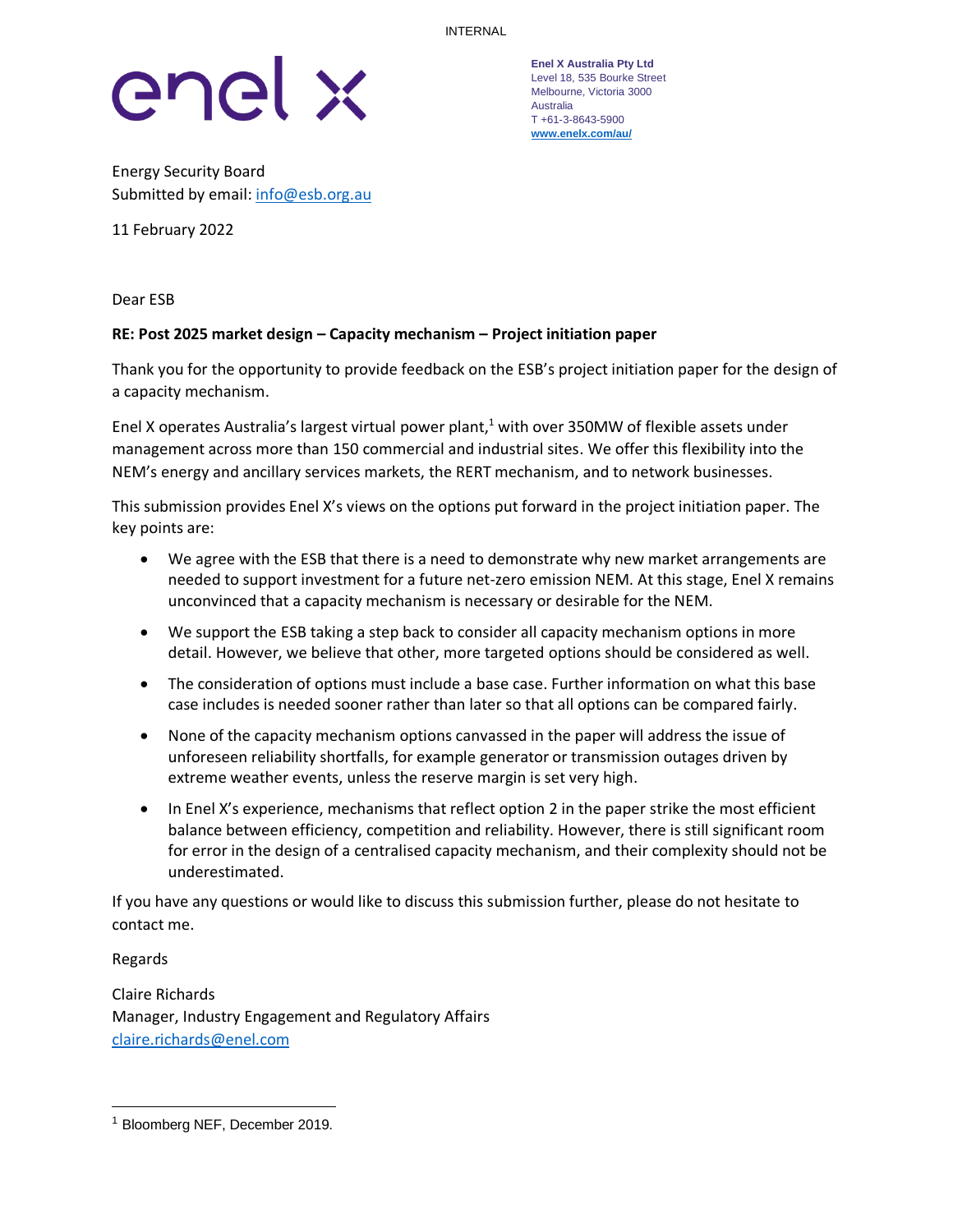# **General comments**

We agree with the ESB that there is a need to demonstrate why new market arrangements are needed to support investment for a future net-zero emissions NEM. Clear identification of the problem and proper cost / benefit analyses of all options are needed before proceeding to any recommendation. In the absence of this, Enel X remains unconvinced that a capacity mechanism is necessary or desirable for the NEM. We therefore support the ESB's decision to take a step back and consider all capacity mechanism options in more detail.

And, while demand response is mentioned in the paper, there appears to be an underlying assumption that building new plant is the only way to deliver the least cost transition. We caution against assuming that reliability can only be achieved by building more generators. The demand side – not just demand response but energy efficiency, too – has a vital role to play in meeting the reliability needs of a net-zero emissions NEM. Demand side capacity is generally much cheaper to deliver than supply-side capacity as it doesn't rely on large capital investments in long-term assets. For the same reason, investments in demand-side resources can be activated and deactivated more flexibly as system needs change.

### **Base case**

We strongly support the development of a base case. It's important that this base case is defined and published for comment soon so that the trade-offs between all options can be explored. The base case should include all current and proposed initiatives that may affect reliability outcomes and information about capacity entry/exit, including:

- expected investment in new dispatchable capacity as a result of:
	- $\circ$  new market mechanisms, e.g. 5MS, the WDRM, FFR and the NSW peak demand reduction scheme
	- $\circ$  ongoing improvement in the economics of battery storage and decreasing costs of renewable generation
	- $\circ$  the accelerating uptake of distributed solar, storage and EVs, and of technologies that activate and aggregate their capabilities for market participation
	- $\circ$  state/territory initiatives targeting investment in new capacity, e.g. the NSW Electricity Infrastructure Roadmap
- the enhanced exit mechanisms agreed to in the ESB's final advice to Ministers
- the jurisdictional strategic reserve rule change agreed to in the ESB's final advice to Ministers
- state, territory and federal emissions and renewable supply targets.

### **Other options**

In general, the options presented are heavy handed, costly and administratively complex ways to deal with a transitional problem that may not even arise. If the objective is to "close the gap between investor incentives and the risk appetite of governments", then we should be exploring other options that more explicitly target this objective – that is, to give governments more confidence in and control over reliability outcomes. We believe there are ways to deliver on this objective whilst preserving the existing energy-only market design. The jurisdictional strategic reserve and a scarcity price-adder are two potential options here and should be considered further.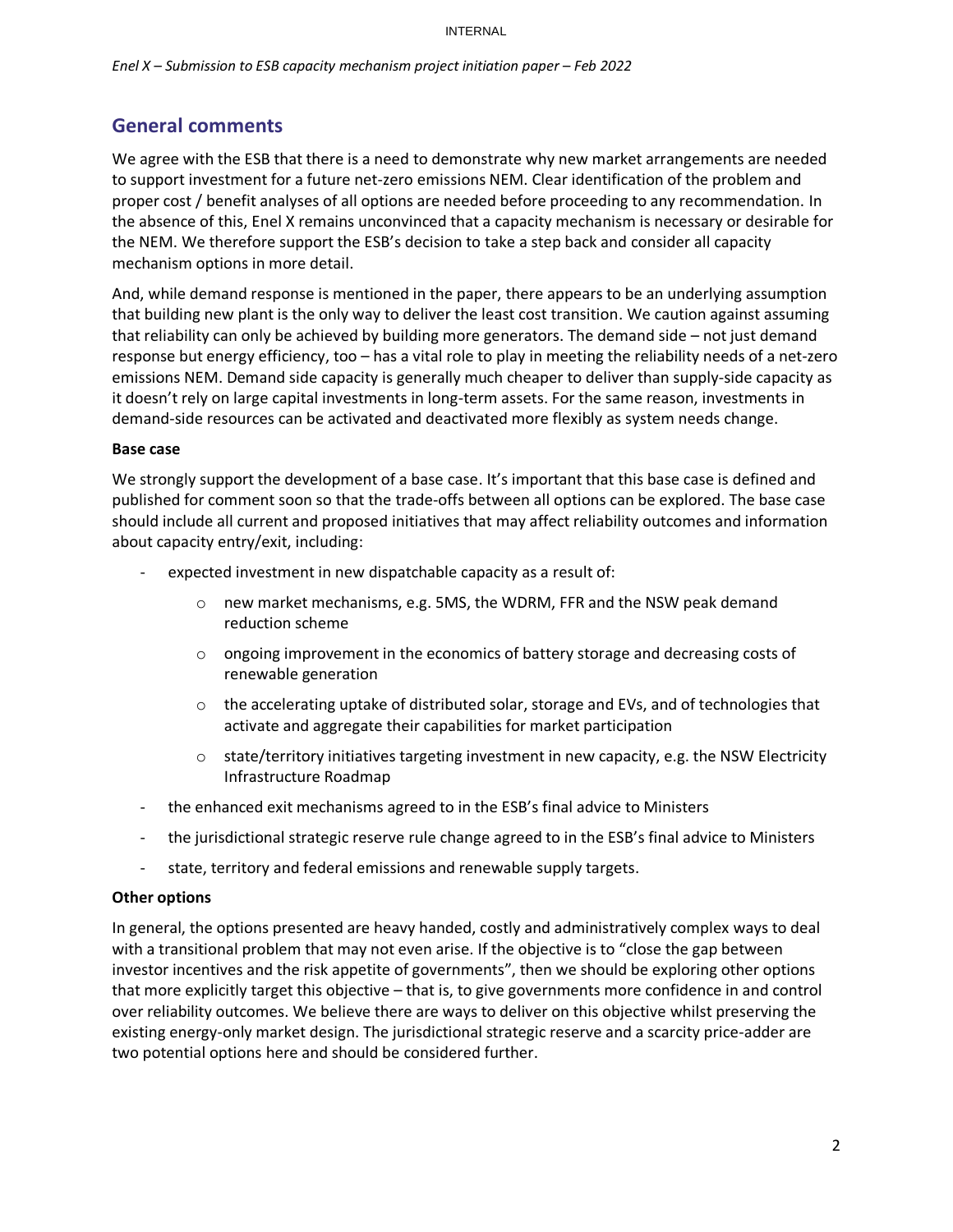## **Responses to the questions in the paper**

**Question 1:** Considering the design principles from Energy Ministers, are there any additional assessment criteria the Board should use when assessing identified issues and possible solutions?

We support the ESB's comments with respect to technology neutrality. Any capacity mechanism must allow the certification of all capable capacity resources, including demand flexibility.

Regarding the proposed criterion that the mechanism should achieve the "level of reliability that consumers and governments value." In Enel X's understanding, the reliability standard set by the Reliability Panel is intended to reflect this level of reliability (or at least the level of reliability that consumers value). If the reliability standard is not the metric that the ESB will use to assess the options, then the ESB will need to define what it is.

Similarly, the paper argues that a capacity mechanism is needed to "close the gap between investor incentives and the risk appetite of governments". This gap must be defined before exploring solutions. Current investor incentives reflect the reliability settings, which derive from the reliability standard set by the Reliability Panel. If this standard does not reflect the "risk appetite of governments", then the standard that does should be clearly defined so that the gap can be quantified.

We propose four additional assessment criteria.

The first additional criterion should address the issues of market power and retail competition raised in section 5.5. of the paper. A concern with some of the options is that they will further entrench the market power of large, vertically integrated incumbents and put smaller, non-integrated retailers at a disadvantage when procuring capacity. Strong energy and retail market competition are intentional design features of the NEM that should not be compromised by a capacity mechanism.

The second additional criterion should address the issue of investment certainty, particularly during the transition to any new arrangements. The introduction of a capacity mechanism would fundamentally alter the basis on which current investment decisions are being made. It is not possible to switch from an energy-only market to a capacity mechanism without introducing significant uncertainty for investors. This is because businesses have no clarity about future energy prices, no understanding of the expected price for capacity, and no certainty of access to that price. This uncertainty puts existing investment opportunities in jeopardy – an outcome the ESB is surely seeking to avoid. This risk must be considered when assessing the various options.

The third additional criterion should address cost. As consumers will ultimately bear the cost of any new mechanism, it must be explicitly considered in the assessment criteria.

The fourth additional criterion should address potential impacts on energy market signals, and the flow on effects of that, particularly regarding participation by the demand side. It is reasonable to expect that spot market prices would be depressed under the capacity options being explored. If small DER capacity cannot be certified, and wholesale prices are depressed by the introduction of a capacity mechanism, DER will have little incentive to participate in the energy and ancillary services markets. This outcome is inconsistent with the ESB's objectives to support the integration of DER and flexible demand, and so should be considered when assessing options.

**Question 2:** Do you agree with the proposed approach to how the ESB will incorporate and address the Energy Ministers' design principles?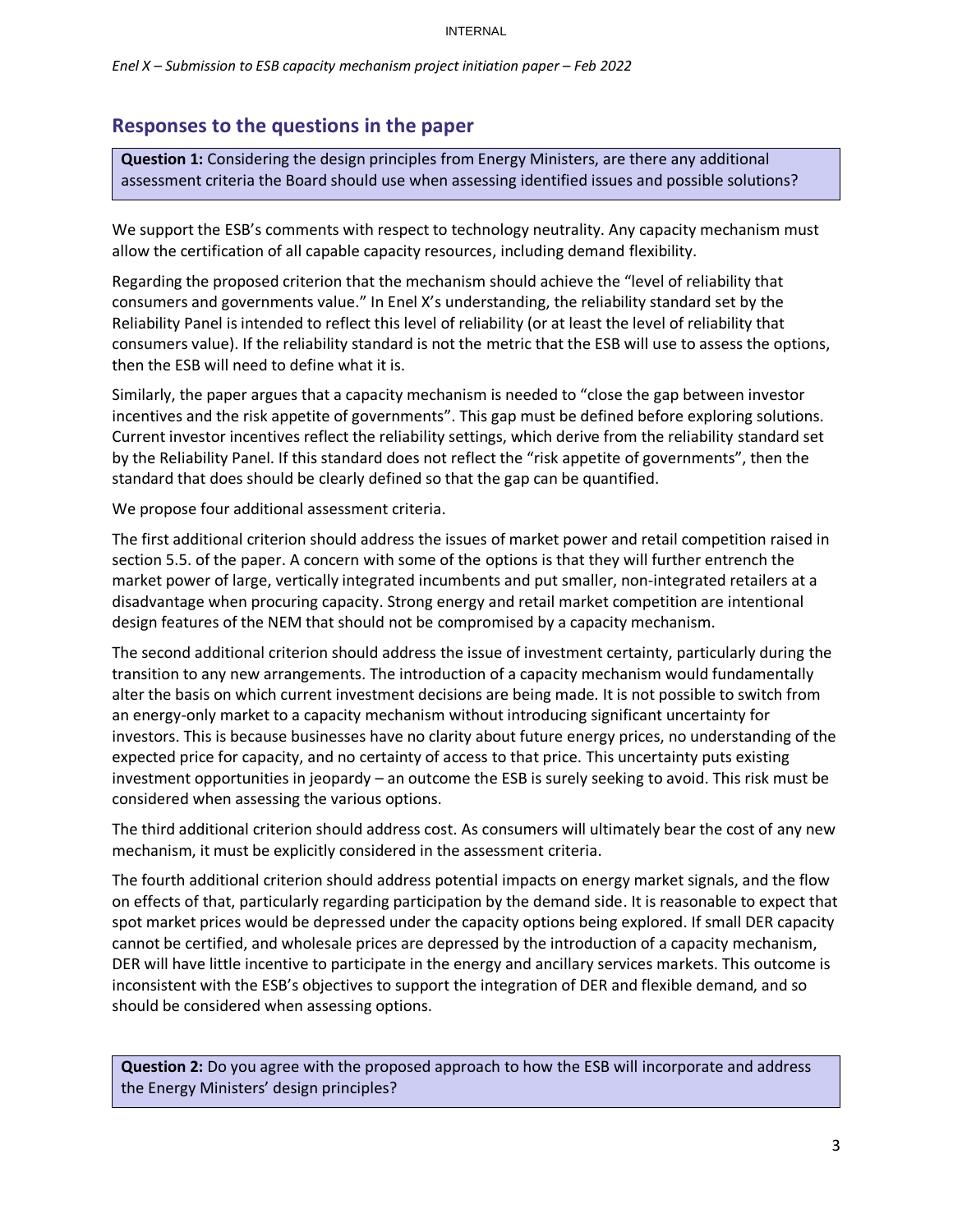### *Enel X – Submission to ESB capacity mechanism project initiation paper – Feb 2022*

The design principles give jurisdictions the ability to derogate from any mechanism and to decide which technologies will be eligible to participate. However, the potential for this to occur is not discussed in the remainder of the paper. The ESB's subsequent papers should include consideration of how the exercise of these discretions would impact the efficacy of each option.

The third design principle speaks about the "needs of the NEM". Part of the challenge of this exercise is that the needs of the NEM have not yet be defined, and thus the gap has not been clearly identified. This relates to the point we make above about the mechanism achieving the "level of reliability that consumers and governments value." It will be very hard to assess any option if the problem and the goal are not clearly defined.

**Question 3:** Are there specific design choices from international capacity markets the ESB should explore in a NEM context?

**Question 4:** Are there other international examples of valuing capacity that the ESB should consider?

**Question 5:** What design choices do stakeholders consider would work well for the NEM?

**Question 6:** Are there design choices from these international examples that stakeholders consider will not work well in the context of the NEM?

We support the review of international approaches to consider the models most suited to the NEM.

However, in Enel X's view, CAISO is not a helpful comparison. CAISO is a heavily vertically integrated market that experiences significant government intervention.

Further, we don't believe that PJM properly reflects option 1b as described in the paper. In PJM, the fixed resource requirement (FRR) approach was invented to enable a neighbouring utility to join the capacity mechanism and accommodate their existing supply agreements. While the FRR option is open to any supplier in PJM, it was clearly designed to limit use to that one special case, and to our knowledge no other supplier has ever elected to use it. Instead, most suppliers participate via the central auction. However, PJM (excluding the FRR arrangement), is a good example of option 2, and is arguably the most successful market capacity in existence.

Regarding other international examples that the ESB could consider – the Belgian capacity market was approved last year and has some interesting features that may be worth looking into.

**Question 7:** Do you have any views on whether there are other design areas the ESB will need to consider in the design of a capacity mechanism?

**Question 8:** Has the ESB accurately reflected the trade-offs to be considered for each core design area?

Three key matters are not addressed in the design areas.

The first is how the costs of capacity would be recovered under each option. Consumers will ultimately bear the costs of any new capacity mechanism, and so the mechanics of cost allocation should be more explicitly addressed.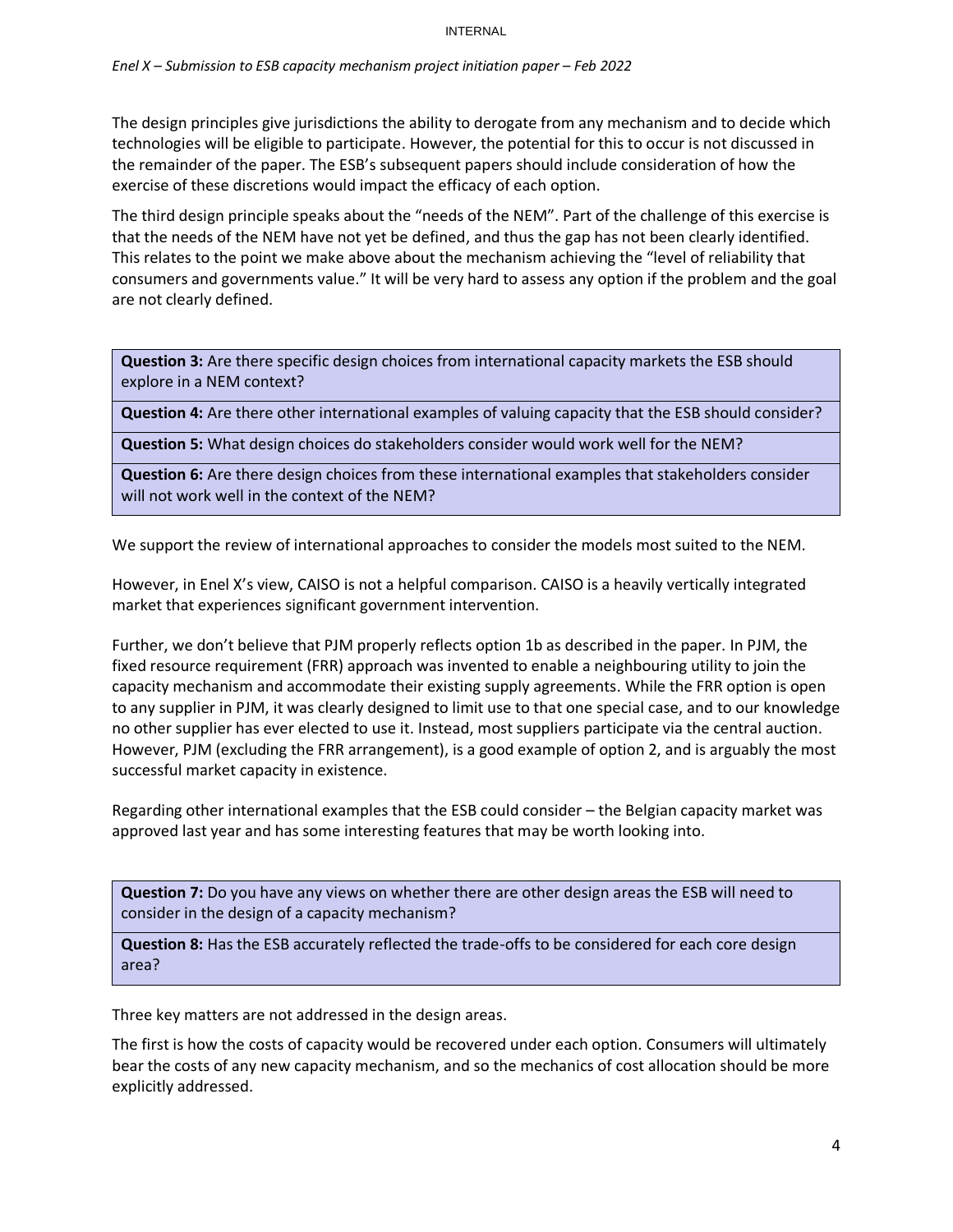### *Enel X – Submission to ESB capacity mechanism project initiation paper – Feb 2022*

The second is the reserve margin – specifically who defines it and what it is set at. The options canvassed in the paper appear to only require liable entities / the system operator to procure sufficient capacity to meet forecast demand. If the intention of the mechanism is to "close the gap between investor incentives and the risk appetite of governments", then surely it must include a defined reserve margin.

The third matter not considered in the design areas is transitional arrangements. As noted in response to question 1, it is not possible to switch from an energy-only design to a capacity mechanism without introducing some investment uncertainty. Given it would take several years to design and implement a capacity mechanism, the ESB must set out its views on the timing for design and implementation of each option, including the base case, and the potential impact of this on new investment.

**Question 9:** Do stakeholders have views on the definition of reliability at risk periods?

**Question 10:** Which of the above derating methods would work best and why?

**Question 11:** Are there any other issues the ESB needs to consider when developing the approach to defining capacity?

We do not have any comments on the definition of reliability at risk periods at this point. However, it may be useful to point out that the WA Government is undertaking a review of its reserve capacity mechanism, which includes consideration of whether the existing approach to reliability at risk periods will be fit for purpose as the system changes. $2$ 

The complexity of capacity derating should not be understated. It is very hard to deliver a perfect derating methodology, which means a resource is likely to either be under- or over-valued. However, when done right, it should allow a capacity market to address any kind of scarcity, not just extreme peaks. The WA Government's review of the reserve capacity mechanism is also looking at the methods for assigning certified reserve capacity credits to different technologies, including demand side resources and hybrid facilities. This work may be useful for the ESB in considering derating methodologies.

In Enel X's experience globally, methods that derate based on availability and capabilities tend to be the fairest and most accurate. A mistake that some markets have made is to penalise a resource for not meeting a particular performance parameter in a real dispatch when that resource has already been derated based on that incapability. For example, if a battery can only deliver 2 hours of storage in a 4 hour at risk period, it should be derated accordingly, but it should not also be penalised for only delivering 2 hours of storage in a real dispatch. Doing so will significantly reduce incentives to offer capacity. The job of a performance penalty regime is to penalise resources that do not deliver on their expected capabilities.

**Question 12:** In the context of the NEM, what do you consider to be the main advantages and disadvantages of the three options outlined above?

**Question 13:** Which of the procurement approaches is best suited to the NEM and why?

<sup>&</sup>lt;sup>2</sup> See: <u>https://www.wa.gov.au/system/files/2021-11/RCM-Review-2021-Scope-of-works.PDF</u>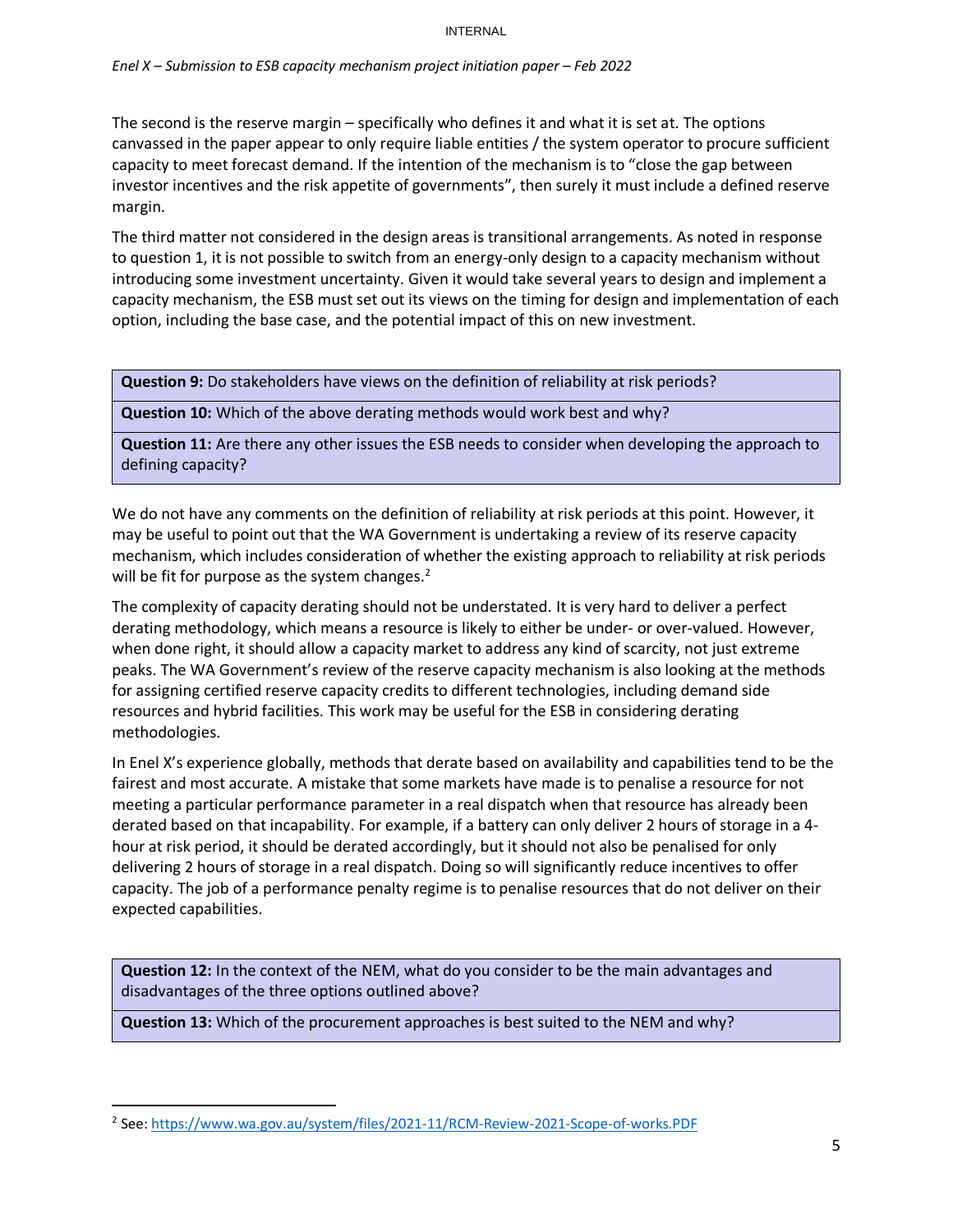As noted in our general comments at the start of this submission, we do not believe that these three options are the only ones that should be explored. In Enel X's view, we should be exploring other options that are simpler and more targeted at the specific problem.

It's also important to recognise that a capacity mechanism will not in itself guarantee 100% reliability. None of the three options canvassed in the paper will completely mitigate the risk of unforeseen reliability shortfalls, for example due to an unexpected outage at a major generator or the tripping of major transmission lines, unless the reserve margin is set very high. Very high reserve margins come at a significant cost to consumers. This is always the trade-off.

## **Option 1a**

We agree that the French capacity mechanism is a useful reference point for Option 1a.

The major appeal of Option 1a is that the risk of over-procurement is minimised. This is because the responsibility for forecasting demand and procuring capacity lies with retailers who have an incentive to meet, and not exceed, their obligations at lowest cost.

However, as noted in section 5.5.1, the downside of decentralised approaches is that they lack transparency and create the potential for market power to go unchecked. Large, vertically integrated retailers will have ready access to physical certificates from their generation portfolio and may inflate the price they offer other liable entities for their capacity. With the bulk of the capacity obligation falling on the large players, smaller retailers may struggle to source certificates to meet their obligations. Similarly, non-integrated capacity providers may struggle to compete to offer certificates.

Significant concerns were raised about these risks in the design of the French mechanism. In response, the French regulators introduced mandatory centralised auctions, liquidity obligations on large providers, and a host of mandatory disclosure requirements. While these measures help to promote liquidity and transparency of capacity trades, the result is a very administratively heavy instrument. The trading and settlement arrangements are also highly complex, and it can take years to complete trades. It therefore cannot be said that the French mechanism is simple or low impact. If implemented in the NEM, liable entities would face significant administrative and regulatory compliance costs, which may be unsustainable for small retailers.

If market power risks are not addressed, the implementation of option 1a in the NEM would be inconsistent with Enel X's proposed criterion to support vigorous energy market and retail competition. If market power risks are addressed by forcing transparency and liquidity through regulation, as they are in the French mechanism, implementation of option 1a in the NEM would be inconsistent with the ESB's design criterion to minimise regulatory burden.

The overwhelming feedback from industry and consumer representatives in previous ESB consultations is that a capacity mechanism is not needed in the NEM. The driver for introducing a capacity mechanism therefore appears to be political. The ESB recognises this in the paper by stating that "jurisdictions' willingness to accept reliability risk or the very high scarcity pricing necessary for investment seems to be significantly lower than that of the private sector." If the objective is to give governments confidence that a highly reliable system will be delivered, it would be strange to introduce a mechanism that delegates responsibility for this to industry. Indeed, option 1a appears to largely reflect current arrangements, but with significantly more regulation and administration involved, and presumably quite large penalties to ensure compliance.

## **Option 1b**

This model appears to combine the worst of options 1a and 2, which perhaps explains why there are no clear international comparisons.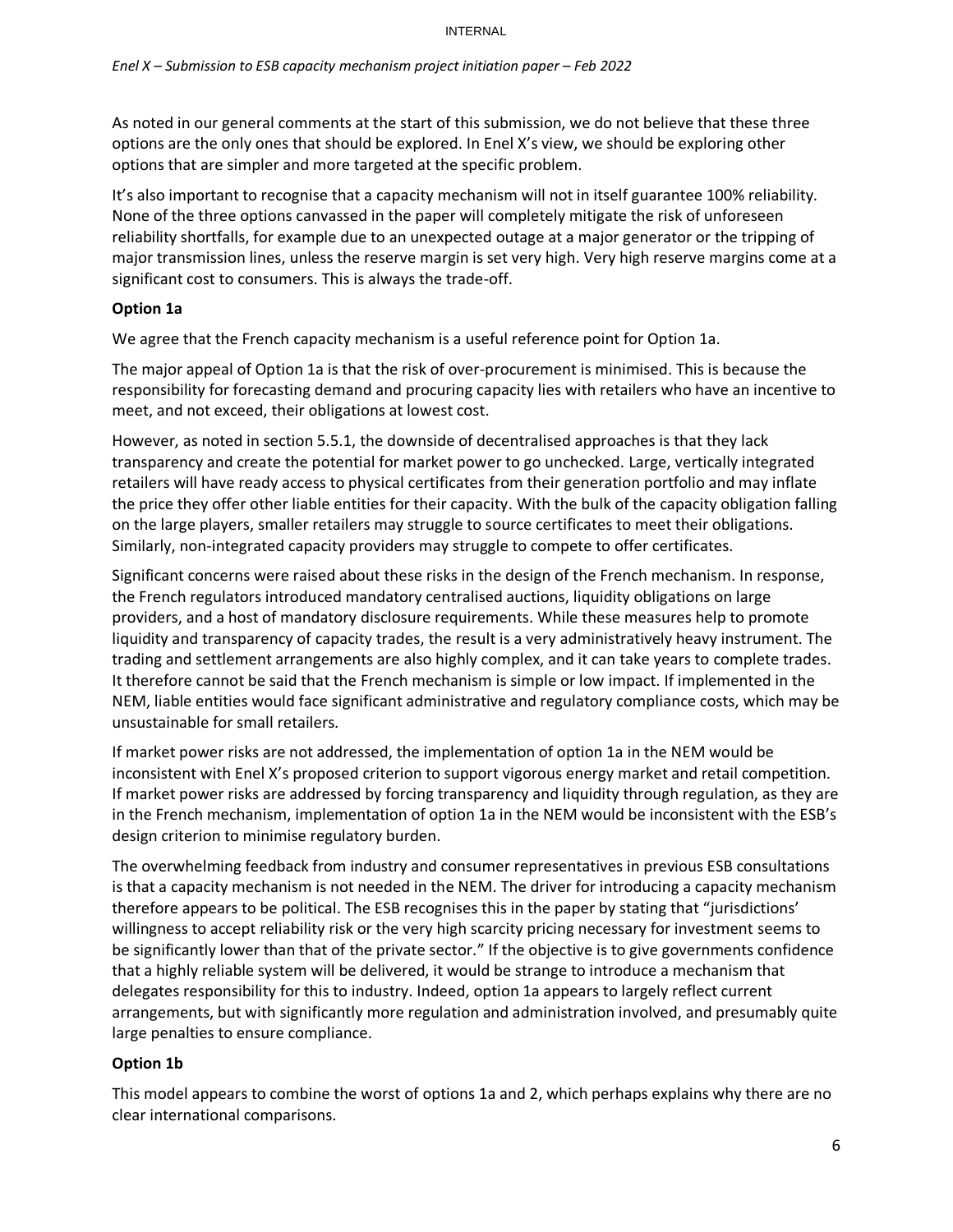As noted above, the advantage of option 1a is that the risk of over-procurement is minimised because retailers determine their own liability. Under option 1b, AEMO determines retailers' liability, and so this advantage is lost because AEMO is incentivised to deliver conservative demand forecasts. The quantity of capacity procured under option 1b is therefore likely to be greater than option 1a, at a greater cost to consumers. However, the risks of option 1a relating to information asymmetry and market power still exist in option 1b because retailers hold responsibility for procuring capacity. As noted above, these risks can be addressed through regulation, but the result is a very complex and administratively burdensome mechanism.

## **Option 2**

Capacity mechanisms that reflect option 2 are the most common in international markets.

The key benefits of centralised approaches are that they reduce information asymmetry and frustrate the exercise of market power, and thus create a more level playing field for all capacity providers.

In Enel X's view, centralised capacity markets are preferred to decentralised approaches because they can allow a market operator to run a transparent, technology-neutral market that buys the lowest cost resources. Ultimately however, a centralised mechanism must be well designed. There are many examples of centralised capacity mechanisms that are poorly designed and do not deliver these outcomes.

Well-designed centralised approaches tend to see higher levels of participation by demand side resources because:

- there is price transparency all potential capacity prices have as good an idea about what the price might be as anybody else
- capacity costs are explicit, not hidden in bilateral contracts
- information asymmetries are minimised
- all participants play by the same rules
- there is no discriminatory pricing
- market power risks are minimised and can be monitored transparently
- transaction costs tend to be lower.

However, the risk of over-procurement and thus higher costs to consumers is higher under centralised models. Further, centralised models still require significant regulation to implement and can be complex to administer.

**Question 14:** Which of the options outlined above can be expected to work best in the context of the NEM?

**Question 15:** Are there any other issues the ESB needs to consider when developing the approach to transmission constraints and interconnectors?

We have no comments on how transmission constraints should be accounted for at this time. However, it may be worth looking at how the WEM has addressed this in its network access quantities regime.